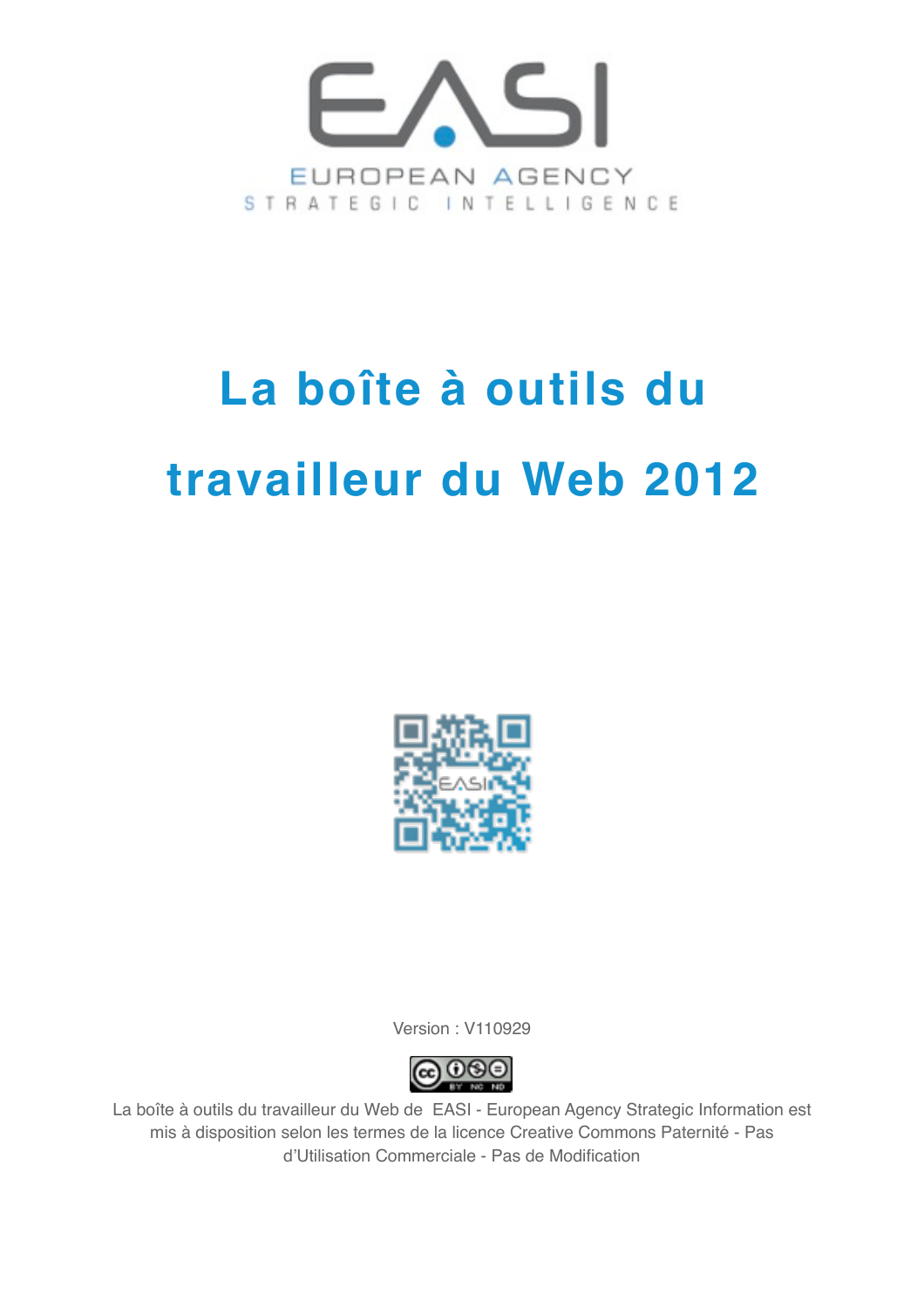## Table des outils

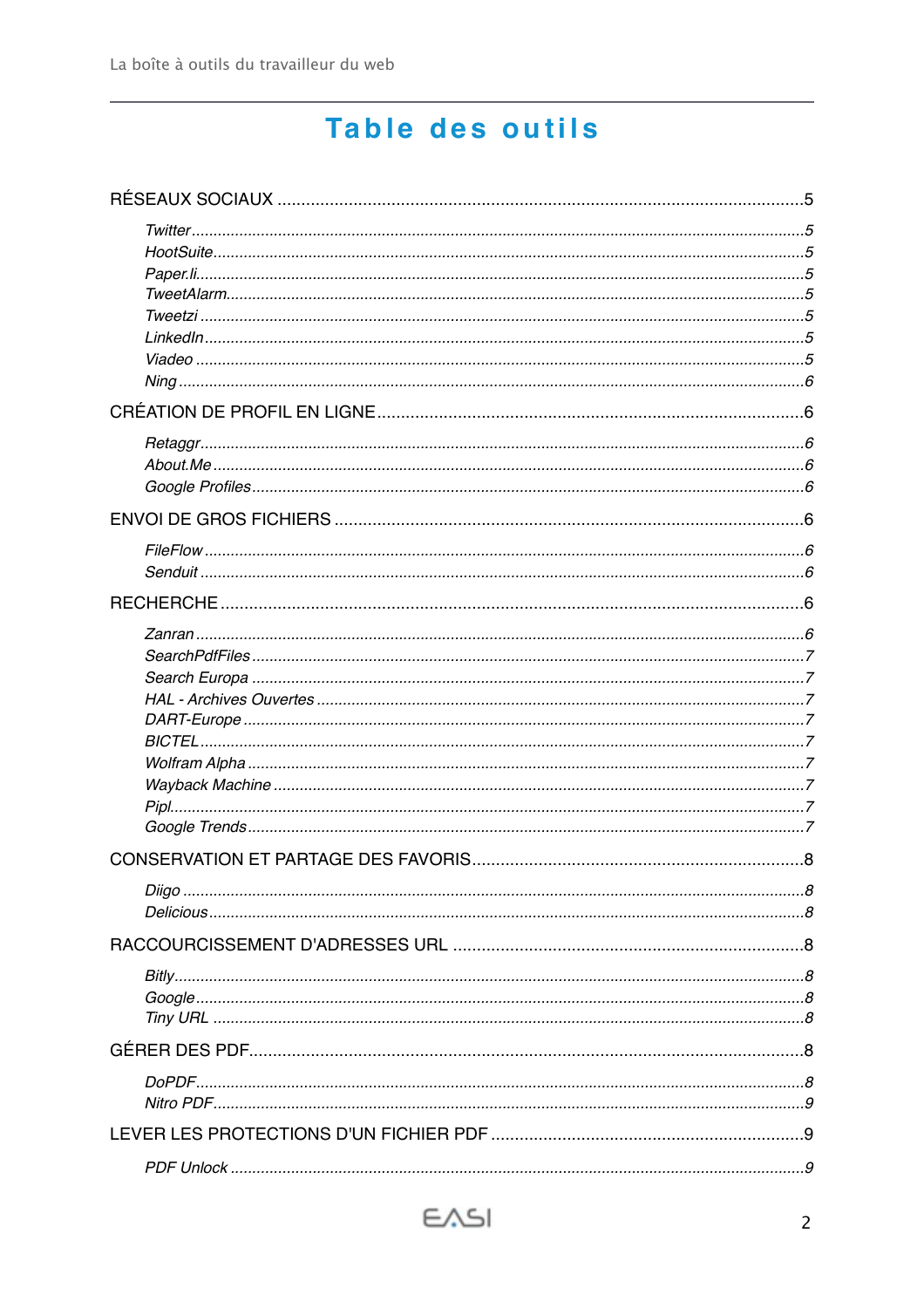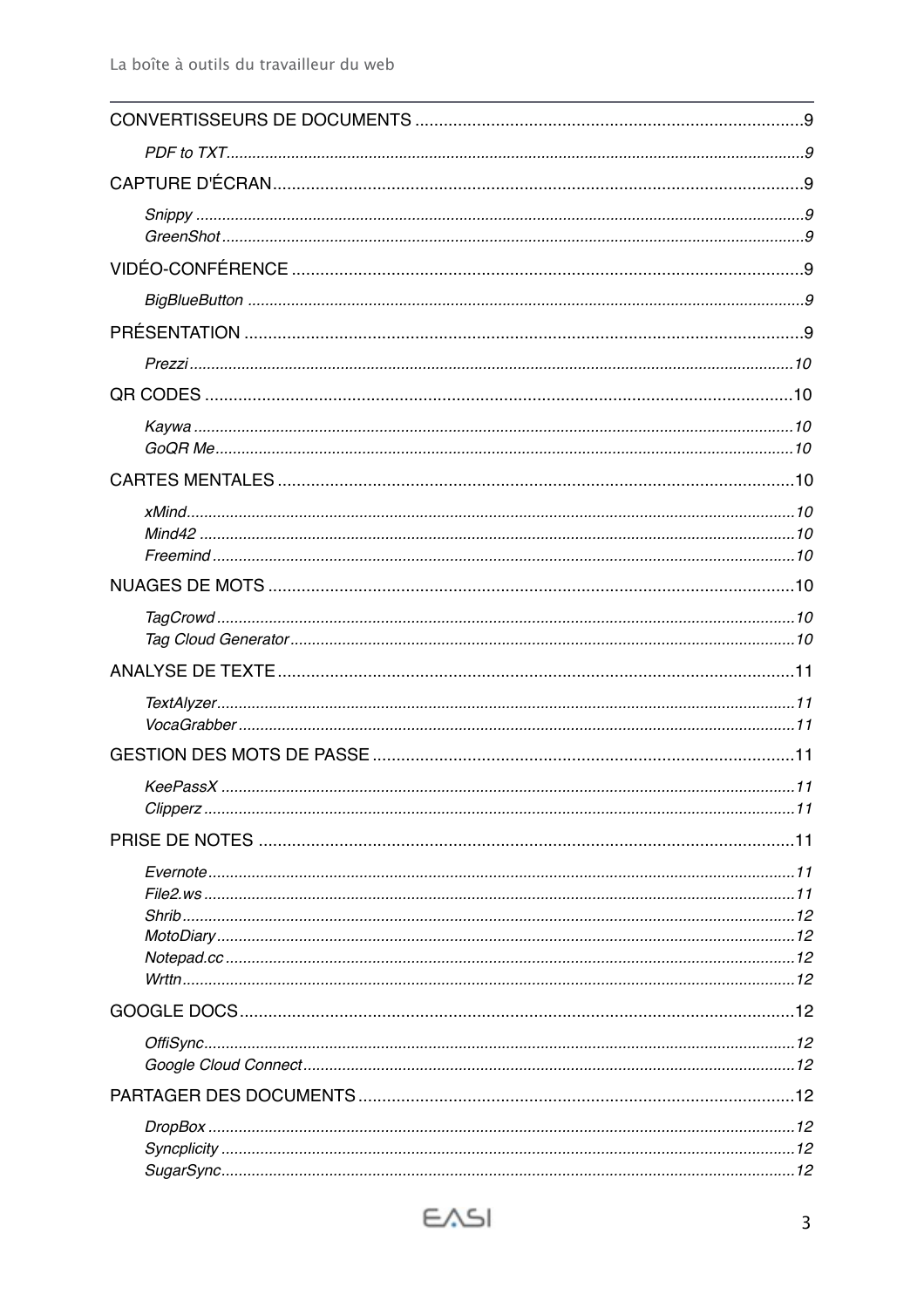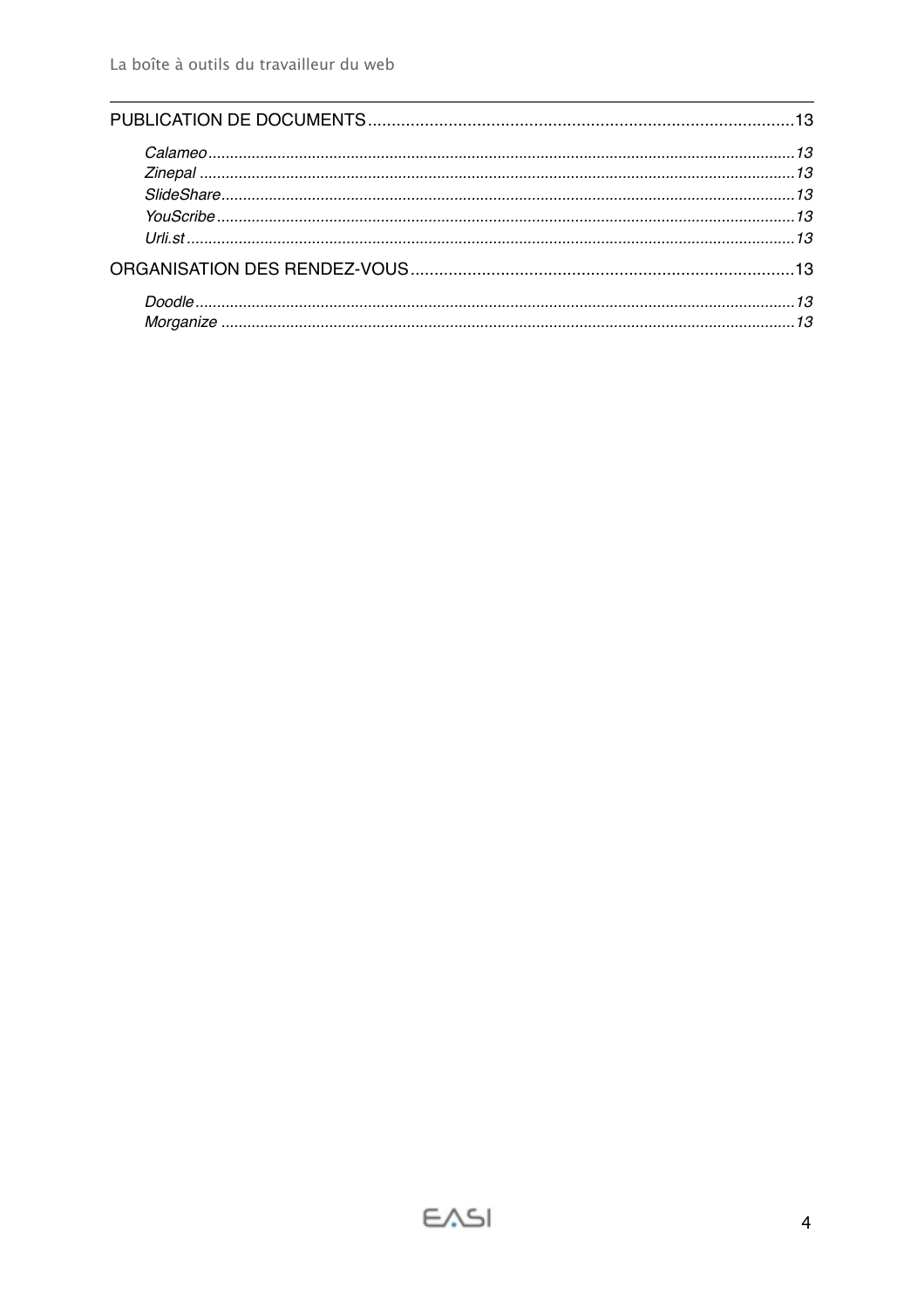## <span id="page-4-0"></span>**Réseaux sociaux**

#### <span id="page-4-1"></span>**Twitter**

<http://twitter.com/>

Bien que Twitter ne soit pas un réseau social mais un outil de microblogging, nous l'avons rangé dans cette catégorie pour la facilité du lecteur.



Autour de Twitter apparaissent chaque jour de nouvelles applications. En voici quelquesunes



## <span id="page-4-2"></span>**HootSuite**

<http://hootsuite.com/> Permet de mettre en place une veille sur Twitter. HootSuite permet à la fois de recevoir de l'information et de diffuser l'information sur différents profils comme LinkedIn, Facebook et autres.

## <span id="page-4-3"></span>**Paper.li**

<http://paper.li/> Permet de publier les tweets sous forme de journal qu'il est ensuite possible d'envoyer à ses lecteurs sous format PDF ou html.

paper.li



#### <span id="page-4-4"></span>**TweetAlarm**

<http://www.tweetalarm.com/> Pour savoir quand un mot-clé est publié sur Twitter.

#### <span id="page-4-5"></span>**Tweetzi**

<http://tweetzi.com/>

Moteur de recherche sur Twitter. Twitter possède son propre moteur de recherche à l'adresse [http://www.twitter.com/#!/](http://www.twitter.com/#!/search-home) [search-home](http://www.twitter.com/#!/search-home)

<span id="page-4-6"></span>**LinkedIn**

<http://www.linkedin.com/> Réseau professionnel international.

#### <span id="page-4-7"></span>**Viadeo**

<http://www.viadeo.com/> Réseau professionnel international, mais à dominante francophone.





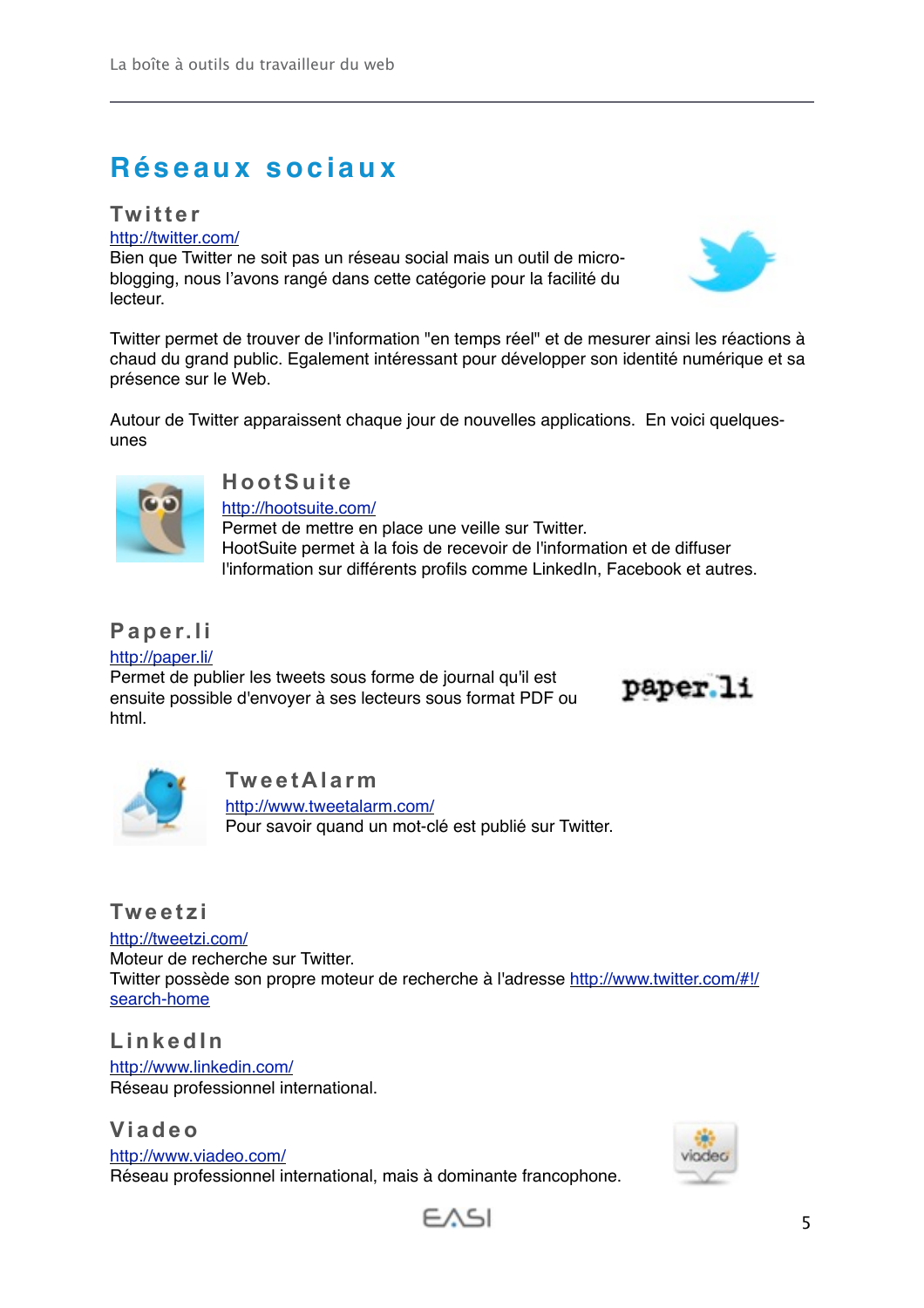<span id="page-5-0"></span>

## <span id="page-5-1"></span>**Création de profil en ligne**

Les outils répertoriés dans cette rubrique permettent la création d'un profil en ligne. Ces pages sont habituellement assez bien indexées par les moteurs de recherche.

<span id="page-5-2"></span>**Retaggr** <http://www.retaggr.com/>

<span id="page-5-3"></span>**About.Me** <https://about.me/>

<span id="page-5-4"></span>**Google Profiles** <https://profiles.google.com/>

## <span id="page-5-5"></span>**Envoi de gros fichiers**

L'envoi de gros fichiers est souvent problématique car les gestionnaires de courrier électronique ne les acceptent pas. Il est parfois plus facile de recourir à une application spéciale.

<span id="page-5-6"></span>**FileFlow** <http://www.fileflow.com/>

<span id="page-5-7"></span>**Senduit** <http://www.senduit.com/>



## <span id="page-5-8"></span>**Recherche**



Les outils de recherche sont innombrables et de nouveaux sont créés presque chaque semaine. Il est impossible d'en dresser une liste complète. Voici quelques outils particuliers, qui permettent de sortir des limites de Google:

<span id="page-5-9"></span>**Zanran**

<http://www.zanran.com/>

Recherche de données semi-structurées, comme des graphiques

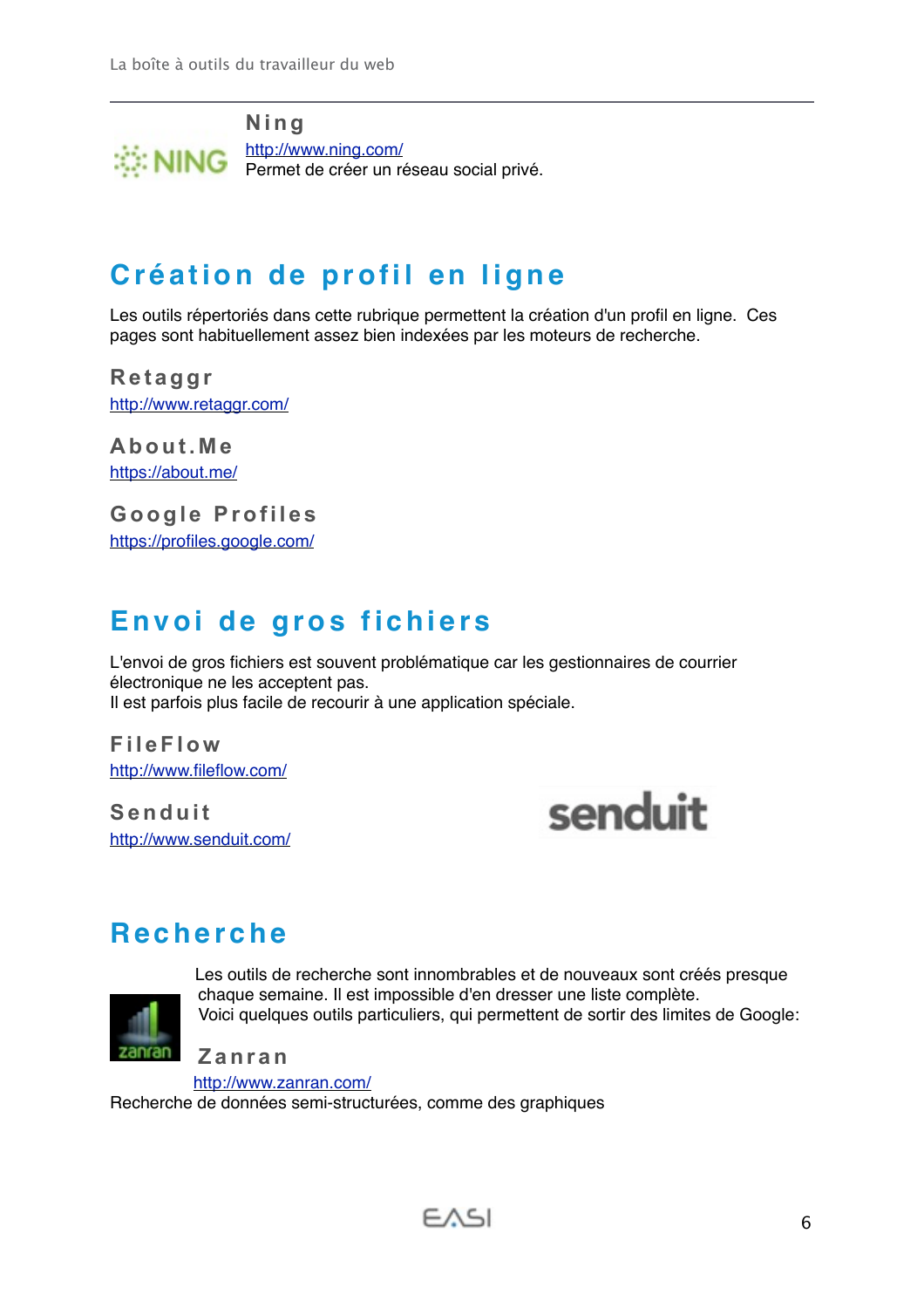#### <span id="page-6-0"></span>**SearchPdfFiles**

<http://searchpdffiles.com/> Recherche de fichiers au format PDF

#### <span id="page-6-1"></span>**Search Europa**

<http://searcheuropa.eu/>

Recherche dans les 28 millions de pages du site Europa.

#### <span id="page-6-2"></span>**HAL - Archives Ouvertes**

#### <http://hal.archives-ouvertes.fr/>



L'archive ouverte pluridisciplinaire HAL, est destinée au dépôt et à la diffusion d'articles scientifiques de niveau recherche, publiés ou non, et de thèses, émanant des établissements d'enseignement et de recherche français ou étrangers.

#### <span id="page-6-3"></span>**DART-Europe**

<http://www.dart-europe.eu/About/info.php?lan=fra> Toutes les thèses des universités européennes

#### <span id="page-6-4"></span>**BICTEL**

<http://www.bictel.be/> Thèses électroniques des universités francophones belges

#### <span id="page-6-5"></span>**Wolfram Alpha**

<http://www.wolframalpha.com/> Outil de recherche qui se situe entre un moteur et une encyclopédie



#### <span id="page-6-6"></span>**Wayback Machine**

<http://www.archive.org/web/web.php> Permet de trouver des copies des différentes versions successives d'un site

<span id="page-6-7"></span>**Pipl** <http://pipl.com/> Moteur de recherche de personnes.

#### <span id="page-6-8"></span>**Google Trends**

<http://www.google.com/trends>

Permet de mesure et de comparer le nombre de recherches effectuées sur des mots-clés pour un pays, une région et une période donnés.

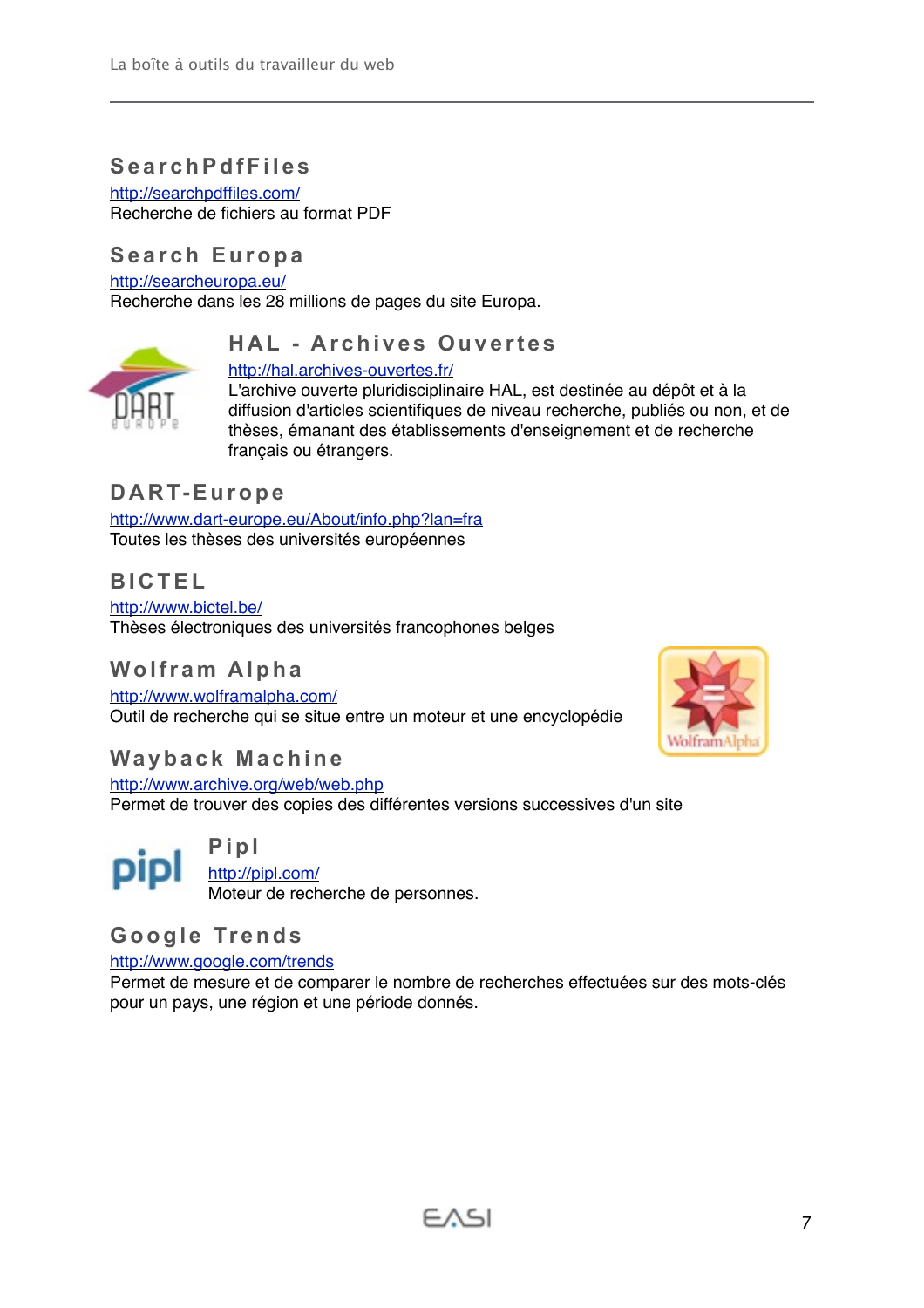## <span id="page-7-0"></span>**Conservation et partage des favoris**

Conserver ses favoris (signets) dans le navigateur est à la fois peu pratique et dangereux. Pourquoi ne pas les sauver en ligne pour pouvoir les partager et y accéder de n'importe où?

<span id="page-7-1"></span>**Diigo** [http://www.diigo.com](http://www.diigo.com/) Conservation et partage de favoris en ligne diigo

<span id="page-7-2"></span>**Delicious** <http://delicious.com/>

## <span id="page-7-3"></span>**Raccourcissement d'adresses URL**

Certaines adresses URL sont très longues. Il est dès lors difficile de les dicter au téléphone, de les insérer dans un document ou de les envoyer par email (car elles risquent d'être coupées).

Voici des applications qui raccourcissent les adresses et en créent un alias:



<span id="page-7-4"></span>**Bitly** <http://bitly.com/>

<span id="page-7-5"></span>**Google** <http://goo.gl/>

<span id="page-7-6"></span>**Tiny URL** <http://tinyurl.com/>

## <span id="page-7-7"></span>**Gérer des PDF**

Créer des PDF sans Acrobat

Il est possible de créer et éditer des fichiers PDF sans utiliser Adobe Acrobat. Même si les fonctionnalités ne sont évidemment pas les mêmes, ces petites applications sont suffisantes pour un usage courant.

<span id="page-7-8"></span>**DoPDF** <http://www.dopdf.com/>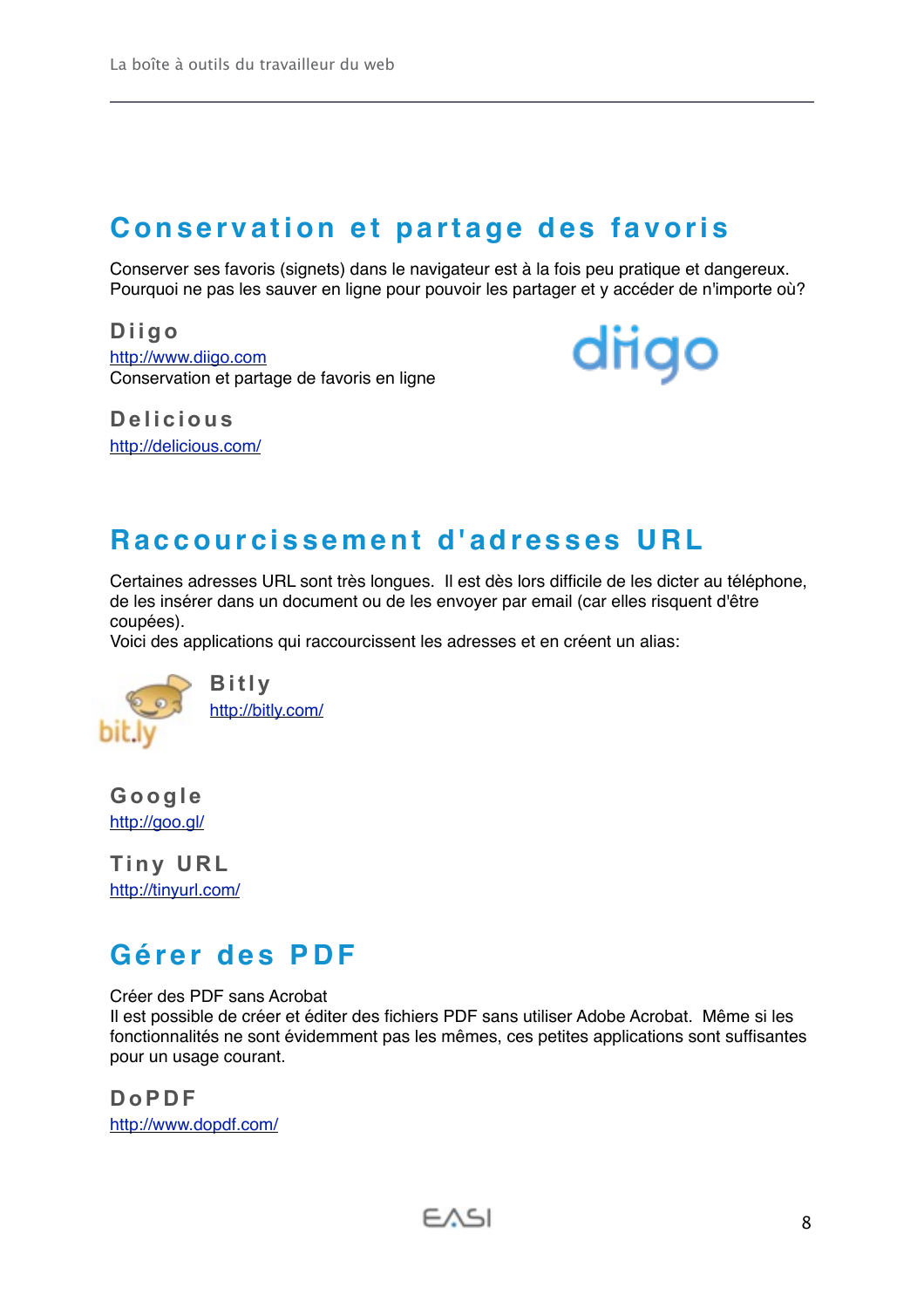<span id="page-8-0"></span>**Nitro PDF** <http://www.nitropdf.com/>



## <span id="page-8-1"></span>**Lever les protections d'un fichier PDF**

<span id="page-8-2"></span>**PDF Unlock** <http://www.pdfunlock.com/> Lève les protections des documents PDF

## <span id="page-8-3"></span>**Convertisseurs de documents**

<span id="page-8-4"></span>**PDF to TXT** [http://www.pdfzilla.com/zilla\\_pdf\\_to\\_txt\\_converter.html](http://www.pdfzilla.com/zilla_pdf_to_txt_converter.html) Transforme des fichiers PDF en fichiers TXT

## <span id="page-8-5"></span>**Capture d'écran**

Vous devez créer un mode d'emploi? Vous voulez envoyer une copie d'écran à quelqu'un? Ces applications sont faites pour vous.



<span id="page-8-6"></span>**Snippy**

<http://www.bhelpuri.net/Snippy/>

La plus simple de toutes les applications de ce type, Snippy place une paire de ciseaux dans la barre d'état.

<span id="page-8-7"></span>**GreenShot**

<http://getgreenshot.org/> La solution open source pour découper des parties d'écran.

## <span id="page-8-8"></span>**Vidéo-conférence**

Pourquoi de déplacer pour assister à une réunion alors que la vidéo-conférence fonctionne très bien?

<span id="page-8-9"></span>**BigBlueButton**

<http://bigbluebutton.org/>

## <span id="page-8-10"></span>**Présentation**

PowerPoint c'est bien mais relativement statique. Il existe d'autres solutions comme:

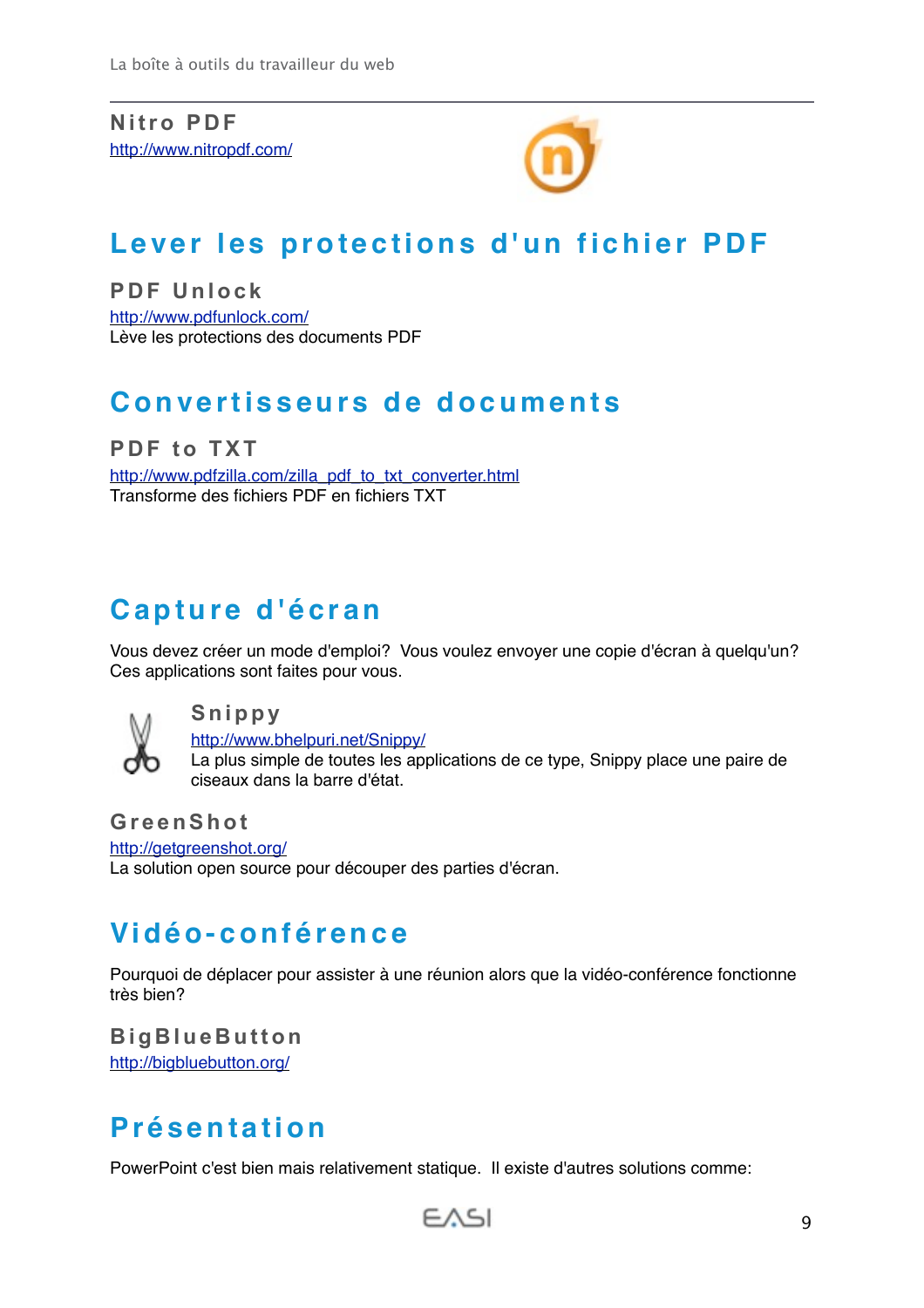

<span id="page-9-0"></span>**Prezzi** <http://prezi.com/>

Un solide concurrent pour Powerpoint, à mi-chemin entre l'image et la vidéo.

## <span id="page-9-1"></span>**QR Codes**

Les QR Codes sont des codes en 3 dimensions, qui peuvent être lus par des smartphones qui permettent par exemple de communiquer très facilement une fiche-contact ou d'autres informations textuelles.

<span id="page-9-2"></span>**Kaywa** <http://qrcode.kaywa.com/>

<span id="page-9-3"></span>**GoQR Me** <http://goqr.me/>

## <span id="page-9-4"></span>**Cartes mentales**

Les cartes mentales (mind maps ou cartes heuristiques) sont utiles pour concevoir des documents, pour les publier et pour analyser de grandes masses de documents.

#### <span id="page-9-5"></span>**xMind**

<http://www.xmind.net/> Programme gratuit de mind mapping (cartes mentales). Il permet de créer des cartes en arêtes de poisson.



<span id="page-9-6"></span>**Mind42**

<http://www.mind42.com/> Créer des cartes mentales collaboratives directement dans le navigateur.

<span id="page-9-7"></span>**Freemind** <http://freemind.sourceforge.net/>

## <span id="page-9-8"></span>**Nuages de mots**

<span id="page-9-9"></span>**TagCrowd**



<http://tagcrowd.com/> Crée un nuage de mots à partir d'une page Web, d'un document ou d'une sélection de texte.

<span id="page-9-10"></span>**Tag Cloud Generator** <http://tag-cloud-generator.com/>

$$
\in \wedge \leq \mid
$$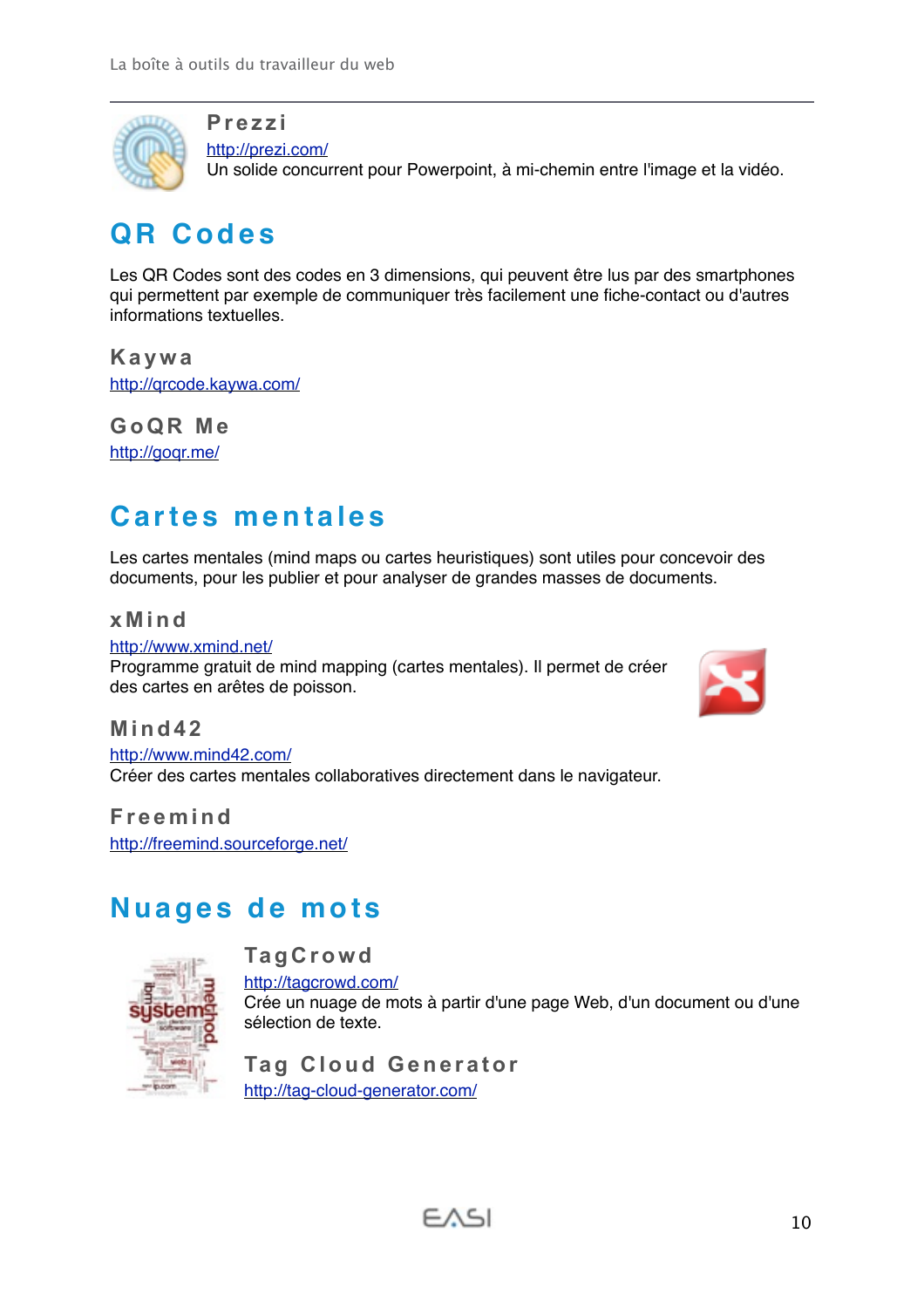## <span id="page-10-0"></span>**Analyse de texte**

<span id="page-10-1"></span>Il est parfois intéressant d'extraire les mots-clés d'un document pour en analyser le contenu.

**TextAlyzer** <http://textalyser.net/> Permet d'isoler les mots-clés d'un texte. Fournit également des indications sur les occurences des mots, sur la complexité d'un texte, etc.

#### <span id="page-10-2"></span>**VocaGrabber**

<http://www.visualthesaurus.com/vocabgrabber/> Crée un nuage de mots, mais permet aussi de distinguer les mots selon leur nature (personnes, sciences, lieux...).



## <span id="page-10-3"></span>**Gestion des mots de passe**

Nous avons tous plusieurs mots de passes pour nos services en ligne. Plusieurs services permettent de les conserver en ligne et à l'abri des regards.

<span id="page-10-4"></span>**KeePassX** <http://www.keepassx.org/>

<span id="page-10-5"></span>**Clipperz** <http://www.clipperz.com/>



## <span id="page-10-6"></span>**Prise de notes**

Il vous arrive de devoir noter rapidement une idée, un numéro de téléphone, une adresse de page? Pour en finir avec les postits qui finissent toujours par se perdre, voici quelques applications bien pratiques:



#### <span id="page-10-7"></span>**Evernote**

<http://www.evernote.com/> L'application géniale de prise de notes et de partage sur l'ordinateur, le smartphone, l'iPad...

<span id="page-10-8"></span>**File2.ws** <http://file2.ws/> Transforme n'importe quel document en page Web et fournit une adresse URL.

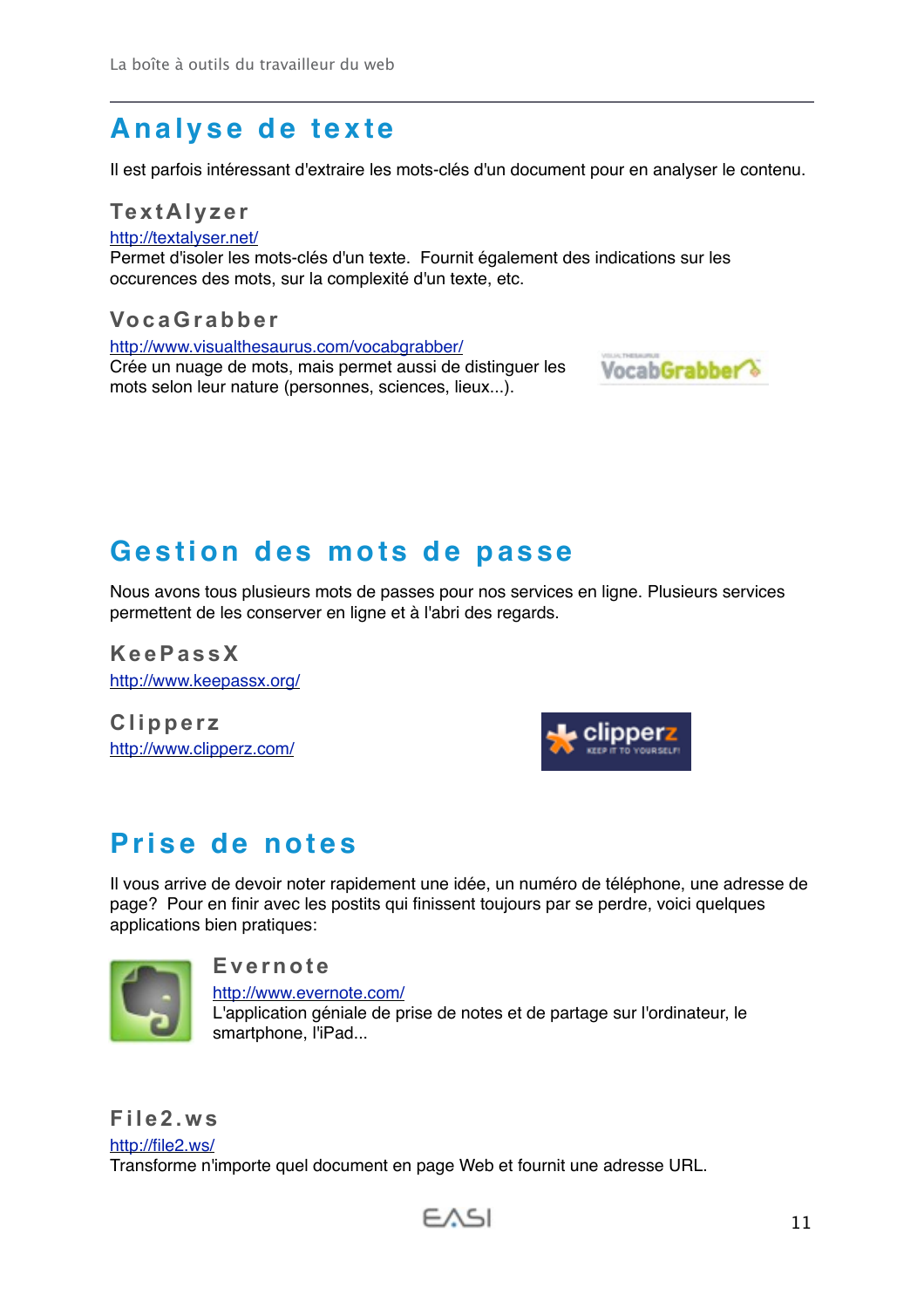#### <span id="page-11-0"></span>**Shrib**

<http://shrib.com/> Pour prendre des notes en ligne et obtenir une URL.

<span id="page-11-1"></span>**MotoDiary** <https://secure.motodiaryapp.com/> Simple journal en ligne. Fonctionne avec ou sans connexion.

<span id="page-11-2"></span>**Notepad.cc** <http://notepad.cc/> Prise de notes en ligne avec mot de passe.

<span id="page-11-3"></span>**Wrttn** <http://wrttn.me/> Prise de notes en ligne, basique mais pratique.

## <span id="page-11-4"></span>**Google Docs**

Google Docs remplace avantageusement les suites bureautiques classiques. Mais certains hésitent encore à faire le pas. Ils seront intéressés par ces applications qui synchronisent Google Docs avec Microsoft Office.

<span id="page-11-5"></span>**OffiSync** <http://www.offisync.com/>

<span id="page-11-6"></span>**Google Cloud Connect** <http://tools.google.com/dlpage/cloudconnect>

## <span id="page-11-7"></span>**Partager des documents**

Pour éviter de devoir envoyer des fichiers par email ou les transporter sur une clé USB, il est plus pratique de disposer d'une boîte en ligne qui se synchronise automatiquement avec un dossier présent sur votre ordinateur.

<span id="page-11-8"></span>**DropBox** <https://www.dropbox.com/>

<span id="page-11-9"></span>**Syncplicity** <http://www.syncplicity.com/>

<span id="page-11-10"></span>**SugarSync** <https://www.sugarsync.com/>

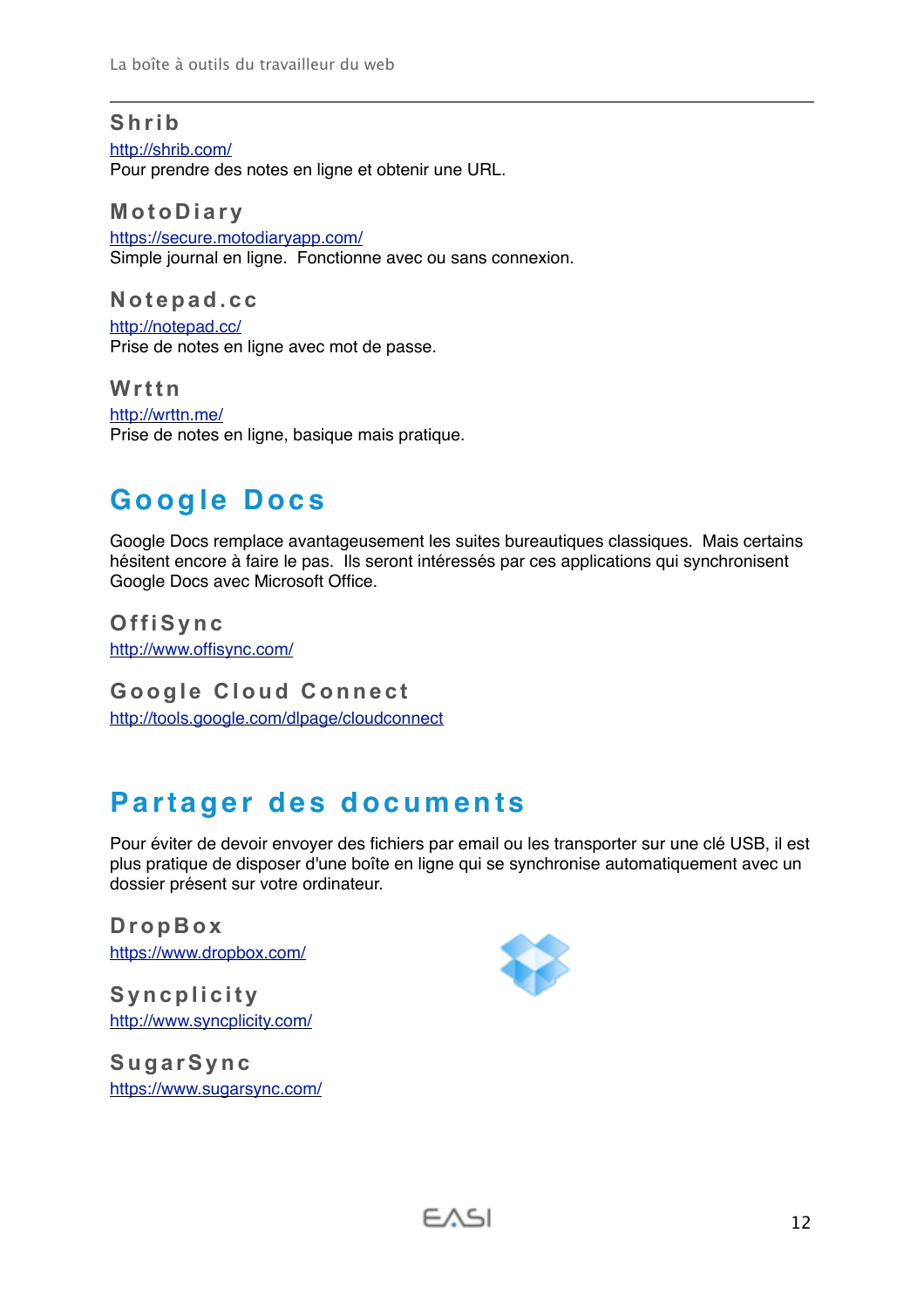## <span id="page-12-0"></span>**Publication de documents**

Que ce soit pour chercher de l'information ou pour en publier, les espaces ne manquent pas. En voici quelques-uns:

<span id="page-12-1"></span>**Calameo**

<http://fr.calameo.com/> Pour publier sous forme de livre.

<span id="page-12-2"></span>**Zinepal** <http://www.zinepal.com/> Créer un journal à partir d'un fil RSS.

<span id="page-12-3"></span>**SlideShare**

<http://www.slideshare.net/> Partage et recherche de présentations Powerpoint.

<span id="page-12-4"></span>**YouScribe** <http://www.youscribe.com/> Publier et lire des documents en ligne.

<span id="page-12-5"></span>**Urli.st** <http://urli.st/> Pour créer et partager une liste de liens en ligne.

## <span id="page-12-6"></span>**Organisation des rendez-vous**

Pour en finir avec le casse-tête de l'organisation de réunion: le responsable propose des plages horaires et invite les participants à choisir ce qui leur convient. C'est tout simple, en ligne et gratuit.

 $FASI$ 

<span id="page-12-7"></span>**Doodle** <http://doodle.com/>

<span id="page-12-8"></span>**Morganize** <http://www.moreganize.ch/>



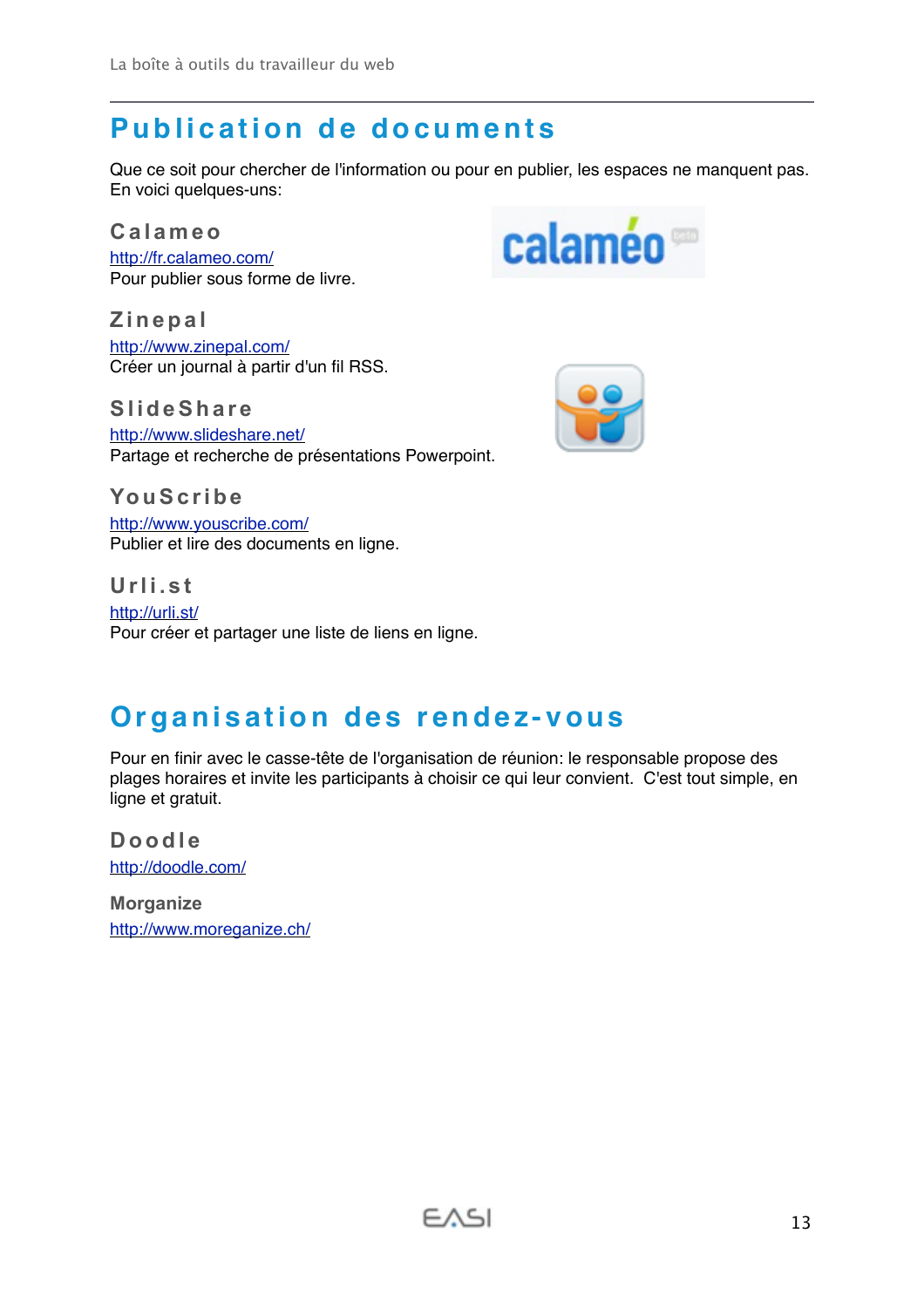# FAS

**EASI** - European Agency for Strategic Intelligence - regroupe des experts en intelligence stratégique qui considèrent que

- internet et le Web sont des attracteurs d'informations, c'est-à-dire que toute information finit par y être publiée sous une forme ou sous une autre, et en général bien avant qu'elle apparaisse sur d'autres supports,
- internet et le Web sont des sources de profits pour les entreprises qui l'intègrent dans leur réflexion stratégique,
- l'intelligence économique et stratégique concerne aussi bien les PME/PMI que les grands groupes,
- les outils du Web permettent à toutes les entreprises de conquérir de nouvelles parts de marché, y compris à l'international,
- la mondialisation regorge d'opportunités formidables pour les PME/PMI à condition d'exploiter intelligemment le Web,
- la qualité de relation est le socle de la performance,
- il faut valoriser le capital humain et lui donner les meilleurs outils,
- avoir de la chance, ça s'apprend, ça peut se développer.

#### **Notre équipe**

EASI compte actuellement 7 experts à Bruxelles et Lyon. <http://www.easi-ie.com/fait-easi/>

EASI dispose actuellement de bureaux à Bruxelles et à Lyon.

| <b>EASI Bruxelles</b>   | EASI Lyon                 |
|-------------------------|---------------------------|
| 4, rue des Pères Blancs | 1, quai Claude Bernard    |
| 1040 Bruxelles          | 69007 Lyon                |
| Tel: +32 (0)477 477 570 | Tel: +33 (0)6 11 18 10 10 |
| cvb@easi-ie.com         | lbe@easi-ie.com           |

#### **Nos publications**

- Site Web: http://www.easi-ie.com/ Nous y publions quotidiennement des informations intéressantes: nouveaux sites utiles, astuces de recherche, etc.
- Facebook:<http://goo.gl/fFFhU>.
- Twitter: @easi\_ie [\(http://www.twitter.com/easi\\_ie](http://www.twitter.com/easi_ie)).
- Nous publions une newsletter quotidienne contenant chaque jour un conseil, une astuce ou d'autres informations pour utiliser le Web de manière plus efficace. Pour la recevoir, rendez-vous sur le site <http://www.easi-ie.com>est entrez votre adresse mail dans le champ situé dans la marge droite de la page d'accueil.